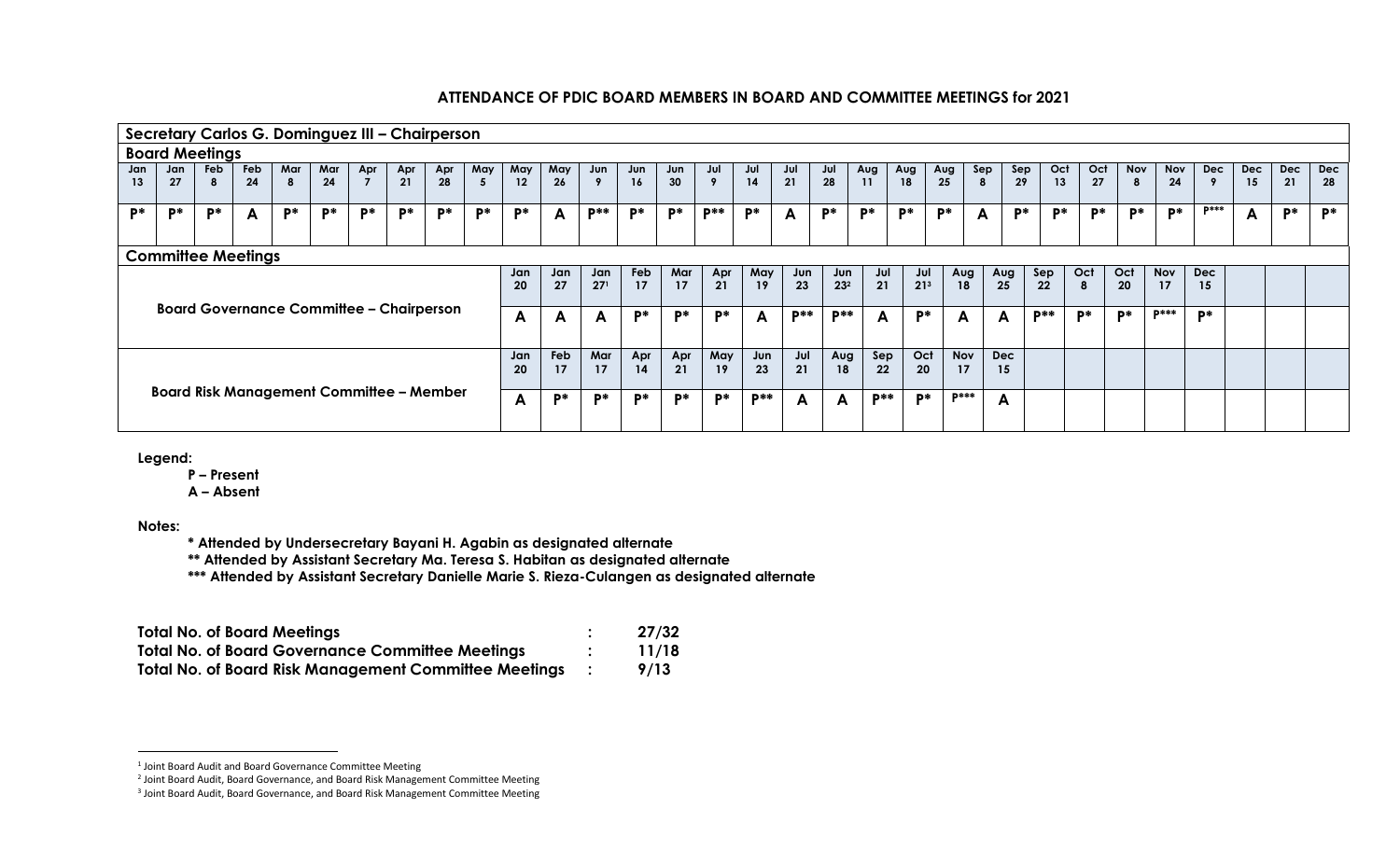|                                                                                                                                                                                              |                                                 |                       |           | President Roberto B. Tan - Vice Chairperson |           |     |           |           |          |           |           |           |           |           |           |           |                        |                  |                  |           |                  |          |                  |           |           |                 |           |                 |                  |                  |           |
|----------------------------------------------------------------------------------------------------------------------------------------------------------------------------------------------|-------------------------------------------------|-----------------------|-----------|---------------------------------------------|-----------|-----|-----------|-----------|----------|-----------|-----------|-----------|-----------|-----------|-----------|-----------|------------------------|------------------|------------------|-----------|------------------|----------|------------------|-----------|-----------|-----------------|-----------|-----------------|------------------|------------------|-----------|
|                                                                                                                                                                                              |                                                 | <b>Board Meetings</b> |           |                                             |           |     |           |           |          |           |           |           |           |           |           |           |                        |                  |                  |           |                  |          |                  |           |           |                 |           |                 |                  |                  |           |
| Jan<br>13                                                                                                                                                                                    | Jan<br>27                                       | Feb<br>-8             | Feb<br>24 | Mar<br>8                                    | Mar<br>24 | Apr | Apr<br>21 | Apr<br>28 | May<br>5 | May<br>12 | May<br>26 | Jun       | Jun<br>16 | Jun<br>30 | Jul<br>9  | Jul<br>14 | Jul<br>21              | Jul<br>28        | Aug<br>11        | Aug<br>18 | Aug<br>25        | Sep<br>8 | Sep<br>29        | Oct<br>13 | Oct<br>27 | <b>Nov</b><br>8 | Nov<br>24 | <b>Dec</b><br>9 | <b>Dec</b><br>15 | <b>Dec</b><br>21 | Dec<br>28 |
| P.                                                                                                                                                                                           | Þ                                               | P                     | P.        | P                                           | <b>P</b>  | P   | P         | P         | P.       | P         | P         | P.        | P         | P         | <b>P</b>  | P         | P                      | P                | P                | Þ         | <b>P</b>         | P        | D                | P         | P         | D               | P         | P               | Þ                | P                | P         |
|                                                                                                                                                                                              |                                                 |                       |           |                                             |           |     |           |           |          |           |           |           |           |           |           |           |                        |                  |                  |           |                  |          |                  |           |           |                 |           |                 |                  |                  |           |
| <b>Committee Meetings</b><br>May<br>Jul<br>Feb<br>Mar<br>Apr<br>Jul<br>Jan<br>Jun<br>Jun<br>Jan<br>Jan<br>21<br>23<br>21<br>274<br>21 <sup>6</sup><br>20<br>27<br>17<br>19<br>17<br>235<br>Þ |                                                 |                       |           |                                             |           |     |           |           |          |           |           | Aug<br>18 |           | Aug<br>25 | Sep<br>22 | Oct<br>8  | Oct<br>20 <sub>2</sub> | <b>Nov</b><br>17 | <b>Dec</b><br>15 |           |                  |          |                  |           |           |                 |           |                 |                  |                  |           |
|                                                                                                                                                                                              | <b>Board Governance Committee - Member</b>      |                       |           |                                             |           |     |           |           |          |           |           | P         | P         | P         | <b>P</b>  | P         | P                      | P                | P                | D         | P                |          | P                | Р         | P.        | P               | P         | D               |                  |                  |           |
|                                                                                                                                                                                              | <b>Board Risk Management Committee - Member</b> |                       |           |                                             |           |     |           |           |          |           | Feb<br>17 | Mar<br>17 | Apr<br>14 | Apr<br>21 | May<br>19 | Jun<br>23 | Jul<br>21              | Aug<br>18        | Sep<br>22        | Oct<br>20 | <b>Nov</b><br>17 |          | <b>Dec</b><br>15 |           |           |                 |           |                 |                  |                  |           |
|                                                                                                                                                                                              |                                                 |                       |           |                                             |           |     |           |           |          | P         | D         | P         | P         | P         | P         | P         | P                      | P                | P                | D         | P                |          | P                |           |           |                 |           |                 |                  |                  |           |

**Legend:**

 $\overline{a}$ 

**P – Present**

| <b>Total No. of Board Meetings</b>                           | 32/32 |
|--------------------------------------------------------------|-------|
| <b>Total No. of Board Governance Committee Meetings</b>      | 18/18 |
| <b>Total No. of Board Risk Management Committee Meetings</b> | 13/13 |

<sup>4</sup> Joint Board Audit and Board Governance Committee Meeting

<sup>5</sup> Joint Board Audit, Board Governance, and Board Risk Management Committee Meeting

<sup>&</sup>lt;sup>6</sup> Joint Board Audit, Board Governance, and Board Risk Management Committee Meeting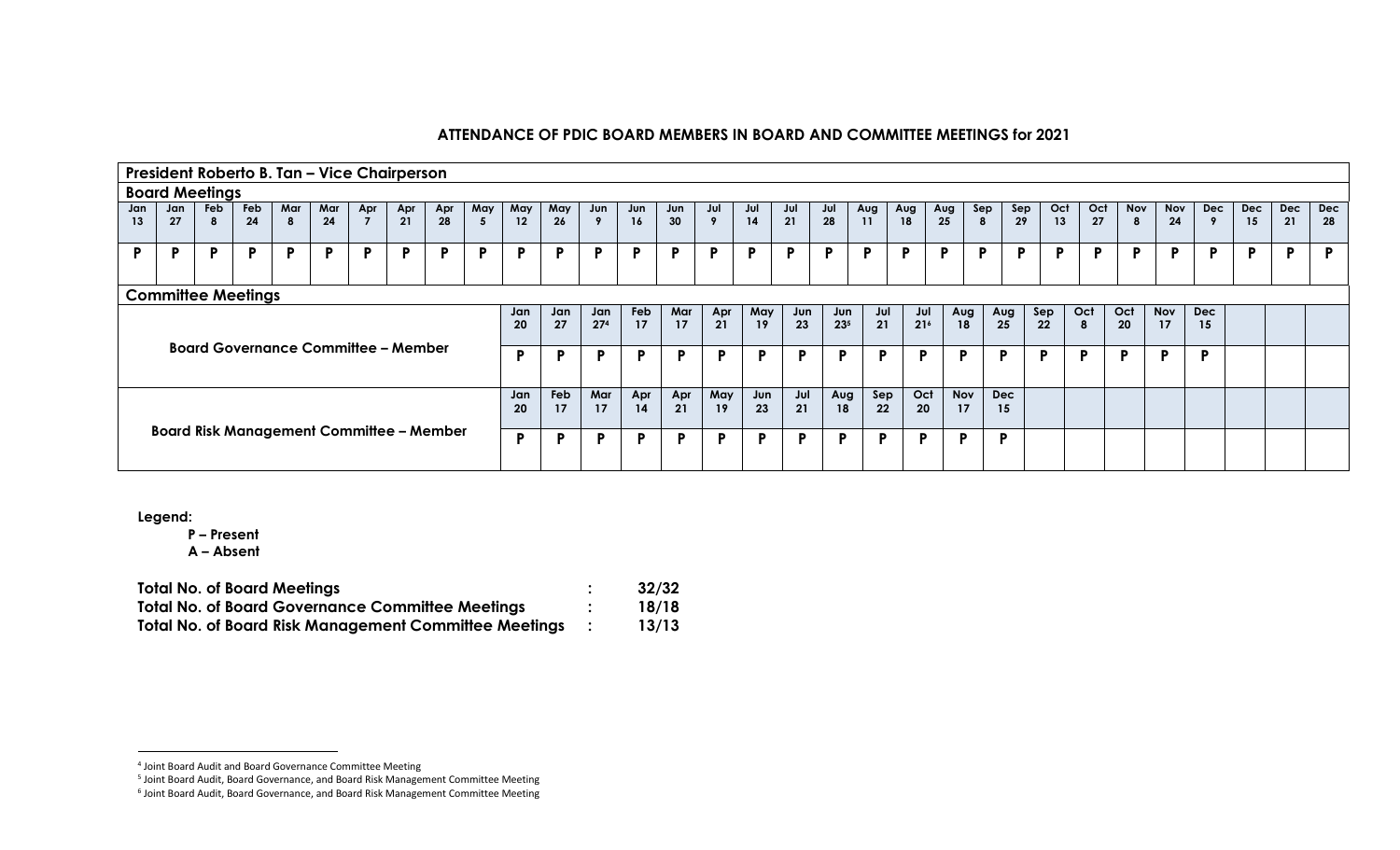|                                                                                                                                          | Governor Benjamin E. Diokno                                                                                                                                                                                                                                                                                                                                                                                                                                             |       |          |    |            |       |      |           |             |       |                 |            |             |                |             |            |             |                 |             |                 |             |             |                 |          |            |       |            |             |    |            |
|------------------------------------------------------------------------------------------------------------------------------------------|-------------------------------------------------------------------------------------------------------------------------------------------------------------------------------------------------------------------------------------------------------------------------------------------------------------------------------------------------------------------------------------------------------------------------------------------------------------------------|-------|----------|----|------------|-------|------|-----------|-------------|-------|-----------------|------------|-------------|----------------|-------------|------------|-------------|-----------------|-------------|-----------------|-------------|-------------|-----------------|----------|------------|-------|------------|-------------|----|------------|
|                                                                                                                                          | <b>Board Meetings</b><br>Feb<br>Mar<br>May<br>Feb<br>Mar<br>May<br>May<br>Jul<br>Oct<br><b>Nov</b><br>Jul<br>Sep<br>Oct<br>Nov<br><b>Dec</b><br><b>Dec</b><br>Dec<br>Apr<br>Jun<br>Sep<br><b>Dec</b><br>Apr<br>Jun<br>Jul<br>Jul<br>Aug<br>Aug<br>Aug<br>Jan<br>Apr<br>Jun<br>21<br>27<br>24<br>21<br>14<br>24<br>28<br>$\mathbf{Q}$<br>28<br>11<br>18<br>13<br>28<br>27<br>30<br>25<br>29<br>24<br>21<br>$12 \overline{ }$<br>16<br>8<br>15<br>-9<br>8<br>26<br>9<br>5 |       |          |    |            |       |      |           |             |       |                 |            |             |                |             |            |             |                 |             |                 |             |             |                 |          |            |       |            |             |    |            |
| Jan                                                                                                                                      |                                                                                                                                                                                                                                                                                                                                                                                                                                                                         |       |          |    |            |       |      |           |             |       |                 |            |             |                |             |            |             |                 |             |                 |             |             |                 |          |            |       |            |             |    |            |
| 13                                                                                                                                       |                                                                                                                                                                                                                                                                                                                                                                                                                                                                         |       |          |    |            |       |      |           |             |       |                 |            |             |                |             |            |             |                 |             |                 |             |             |                 |          |            |       |            |             |    |            |
| $P**$                                                                                                                                    | P*                                                                                                                                                                                                                                                                                                                                                                                                                                                                      | $p**$ | $P^{**}$ | P* | <b>D</b> * | $P**$ | $P*$ | <b>P*</b> | <b>D</b> ** | $P**$ | <b>p</b> *      | P*         | $P*$        | <b>D**</b>     | $P*$        | <b>p</b> * | $P**$       | $P*$            | P*          | P*              | $p**$       | <b>p</b> *  | $\mathbf{p}$ ** | P*<br>p* | P*         | P*    | <b>p</b> * | <b>D</b> ** | p* | <b>p</b> * |
|                                                                                                                                          | <b>Committee Meetings</b>                                                                                                                                                                                                                                                                                                                                                                                                                                               |       |          |    |            |       |      |           |             |       |                 |            |             |                |             |            |             |                 |             |                 |             |             |                 |          |            |       |            |             |    |            |
| <b>Nov</b><br>Oct<br>Oct<br><b>Dec</b><br>Jan<br>Feb<br>Mar<br>Apr<br>May<br>Sep<br>Jun<br>Jul<br>Jan<br>Jan<br>Jun<br>Aug<br>Aug<br>Jul |                                                                                                                                                                                                                                                                                                                                                                                                                                                                         |       |          |    |            |       |      |           |             |       |                 |            |             |                |             |            |             |                 |             |                 |             |             |                 |          |            |       |            |             |    |            |
| $27^{7}$<br>21<br>27<br>21<br>23 <sup>8</sup><br>21 <sup>9</sup><br>17<br>17<br>17<br>23<br>18<br>25<br>22<br>20<br>19<br>20<br>15<br>8  |                                                                                                                                                                                                                                                                                                                                                                                                                                                                         |       |          |    |            |       |      |           |             |       |                 |            |             |                |             |            |             |                 |             |                 |             |             |                 |          |            |       |            |             |    |            |
| <b>Board Governance Committee - Member</b><br>$p**$                                                                                      |                                                                                                                                                                                                                                                                                                                                                                                                                                                                         |       |          |    |            |       |      |           |             |       |                 |            |             |                |             |            |             |                 |             |                 |             |             |                 |          |            |       |            |             |    |            |
|                                                                                                                                          |                                                                                                                                                                                                                                                                                                                                                                                                                                                                         |       |          |    |            |       |      |           |             |       | $\mathbf{p}$ ** | D**        | <b>D***</b> | D*             | P*          | $p**$      | $P*$        | D*              | <b>D</b> ** | <b>D**</b>      | <b>D**</b>  | <b>D</b> ** | $D**$           | p*       | <b>D**</b> | $p**$ | $D$ **     |             |    |            |
|                                                                                                                                          |                                                                                                                                                                                                                                                                                                                                                                                                                                                                         |       |          |    |            |       |      |           |             | Jan   | Feb             | Mar        | Apr         | Apr            | May         | Jun        | Jul         | Aug             | Sep         | Oct             | <b>Nov</b>  | <b>Dec</b>  |                 |          |            |       |            |             |    |            |
|                                                                                                                                          |                                                                                                                                                                                                                                                                                                                                                                                                                                                                         |       |          |    |            |       |      |           |             | 20    | 17              | 17         | 14          | 21             | 19          | 23         | 21          | 18              | 22          | 20              | 17          | 15          |                 |          |            |       |            |             |    |            |
|                                                                                                                                          |                                                                                                                                                                                                                                                                                                                                                                                                                                                                         |       |          |    |            |       |      |           |             |       |                 |            |             |                |             |            |             |                 |             |                 |             |             |                 |          |            |       |            |             |    |            |
| <b>Board Risk Management Committee - Member</b>                                                                                          |                                                                                                                                                                                                                                                                                                                                                                                                                                                                         |       |          |    |            |       |      |           |             |       | <b>D***</b>     | <b>p</b> * | P*          | D*             | P*          | P*         | <b>p</b> ** | <b>D</b> **     | $p**$       | D**             | <b>D</b> ** | <b>D</b> ** |                 |          |            |       |            |             |    |            |
|                                                                                                                                          |                                                                                                                                                                                                                                                                                                                                                                                                                                                                         |       |          |    |            |       |      |           |             | Jan   | Feb             | Feb        | Mar         | Apr            | Apr         | May        | Jun         | Jul             | Aug         | Sep             | Oct         | <b>Nov</b>  | <b>Dec</b>      |          |            |       |            |             |    |            |
|                                                                                                                                          |                                                                                                                                                                                                                                                                                                                                                                                                                                                                         |       |          |    |            |       |      |           |             |       | 8               | 17         | 17          | 21             | 22          | 19         | 23          | 21              | 18          | 22              | 20          | 17          | 15              |          |            |       |            |             |    |            |
| <b>Board Audit Committee - Member</b>                                                                                                    |                                                                                                                                                                                                                                                                                                                                                                                                                                                                         |       |          |    |            |       |      |           |             |       |                 |            |             |                |             |            |             |                 |             |                 |             |             |                 |          |            |       |            |             |    |            |
|                                                                                                                                          |                                                                                                                                                                                                                                                                                                                                                                                                                                                                         |       |          |    |            |       |      |           |             | $p**$ | $p**$           | $D***$     | $P^*$       | $\mathbf{p}^*$ | <b>D</b> ** | $p**$      | P*          | $\mathbf{p}$ ** | $p**$       | $\mathbf{p}$ ** | <b>p</b> ** | $p**$       | $p**$           |          |            |       |            |             |    |            |
|                                                                                                                                          |                                                                                                                                                                                                                                                                                                                                                                                                                                                                         |       |          |    |            |       |      |           |             |       |                 |            |             |                |             |            |             |                 |             |                 |             |             |                 |          |            |       |            |             |    |            |
|                                                                                                                                          |                                                                                                                                                                                                                                                                                                                                                                                                                                                                         |       |          |    |            |       |      |           |             |       |                 |            |             |                |             |            |             |                 |             |                 |             |             |                 |          |            |       |            |             |    |            |

**Legend:**

**P – Present**

**A – Absent**

**Notes:**

 $\overline{a}$ 

**\* Attended by Deputy Governor Chuchi G. Fonacier as designated alternate** 

**\*\* Attended by Managing Director Arifa A. Ala as authorized representative**

**\*\*\*Attended by Assistant Governor Restituto C. Cruz as authorized representative** 

| <b>Total No. of Board Meetings</b>                            |                | 32/32 |
|---------------------------------------------------------------|----------------|-------|
| <b>Total No. of Board Governance Committee Meetings</b>       | $\bullet$      | 18/18 |
| <b>Total No. of Board Risk Management Committee Meetings:</b> | $\ddot{\cdot}$ | 13/13 |
| <b>Total No. of Board Audit Committee Meetings</b>            |                | 14/14 |

7 Joint Board Audit and Board Governance Committee Meeting

<sup>8</sup> Joint Board Audit, Board Governance, and Board Risk Management Committee Meeting

<sup>&</sup>lt;sup>9</sup> Joint Board Audit, Board Governance, and Board Risk Management Committee Meeting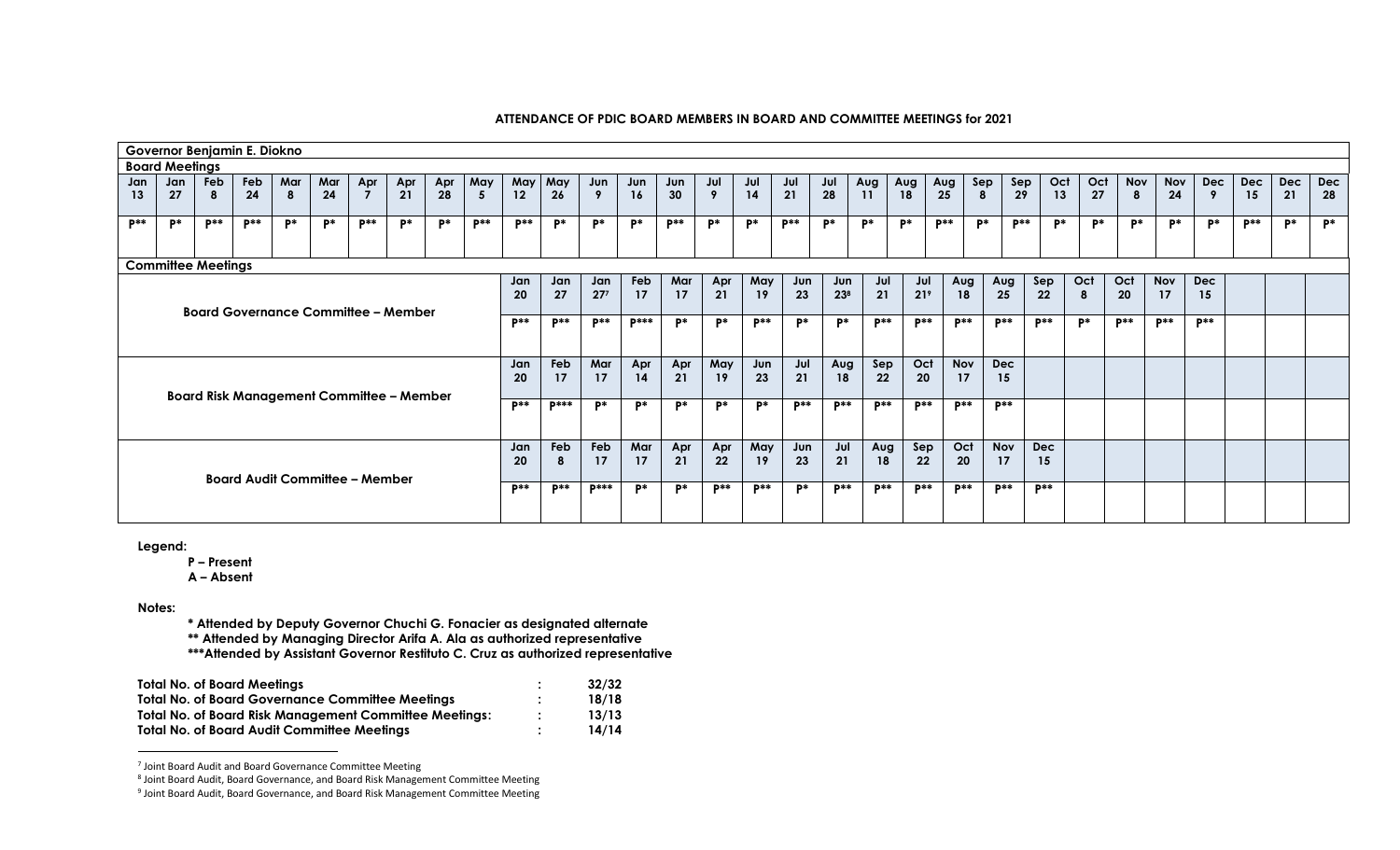| Director Rogelio M. Guadalquiver                                               |           |          |           |          |           |                       |                                                 |           |              |           |           |             |           |           |                  |           |           |             |              |                  |                  |                 |                  |                  |              |                                       |                  |                              |                  |                  |                  |
|--------------------------------------------------------------------------------|-----------|----------|-----------|----------|-----------|-----------------------|-------------------------------------------------|-----------|--------------|-----------|-----------|-------------|-----------|-----------|------------------|-----------|-----------|-------------|--------------|------------------|------------------|-----------------|------------------|------------------|--------------|---------------------------------------|------------------|------------------------------|------------------|------------------|------------------|
| <b>Board Meetings</b>                                                          |           |          |           |          |           |                       |                                                 |           |              |           |           |             |           |           |                  |           |           |             |              |                  |                  |                 |                  |                  |              |                                       |                  |                              |                  |                  |                  |
| Jan<br>13                                                                      | Jan<br>27 | Feb<br>8 | Feb<br>24 | Mar<br>8 | Mar<br>24 | Apr<br>$\overline{7}$ | Apr<br>21                                       | Apr<br>28 | May<br>5     | May<br>12 | May<br>26 | Jun<br>9    | Jun<br>16 | Jun<br>30 | Jul<br>9         | Jul<br>14 | Jul<br>21 | Jul<br>28   | Aug<br>11    | Aug<br>18        | Aug<br>25        | Sep<br>$\bf{8}$ | Sep<br>29        | Oct<br>13        | Oct<br>27    | <b>Nov</b><br>$\overline{\mathbf{8}}$ | <b>Nov</b><br>24 | <b>Dec</b><br>$\overline{9}$ | <b>Dec</b><br>15 | <b>Dec</b><br>21 | <b>Dec</b><br>28 |
| P                                                                              | P         | P        | P         | P.       | P         | P                     | P.                                              | P         | $\mathsf{P}$ | P.        | P         | P           | P         | P         | $\mathsf{P}$     | P         | P.        | P           | P            | P                | P                | P               | P                | P                | P            | P                                     | P.               | P                            | P                | P                | P                |
| <b>Committee Meetings</b>                                                      |           |          |           |          |           |                       |                                                 |           |              |           |           |             |           |           |                  |           |           |             |              |                  |                  |                 |                  |                  |              |                                       |                  |                              |                  |                  |                  |
| Jan<br>Jan<br>27<br>20<br><b>Board Governance Committee - Member</b><br>P<br>D |           |          |           |          |           |                       |                                                 |           |              |           |           | Jan<br>2710 | Feb<br>17 | Mar<br>17 | Apr<br>21        | May<br>19 | Jun<br>23 | Jun<br>2311 | Jul<br>21    | Jul<br>$21^{12}$ |                  | Aug<br>18       | Aug<br>25        | Sep<br>22        | Oct<br>8     | Oct<br>20                             | <b>Nov</b><br>17 | <b>Dec</b><br>15             |                  |                  |                  |
|                                                                                |           |          |           |          |           |                       |                                                 |           |              |           |           | P           | P         | P         | $\mathsf{P}$     | <b>P</b>  | P         | P           | $\mathsf{P}$ | P                | P                |                 | P                | P                | $\mathsf{P}$ | P                                     | P                | P                            |                  |                  |                  |
|                                                                                |           |          |           |          |           |                       |                                                 |           |              | Jan<br>20 | Feb<br>17 | Mar<br>17   | Apr<br>14 | Apr<br>21 | May<br><b>19</b> | Jun<br>23 | Jul<br>21 | Aug<br>18   | Sep<br>22    | Oct<br>20        | <b>Nov</b><br>17 |                 | <b>Dec</b><br>15 |                  |              |                                       |                  |                              |                  |                  |                  |
|                                                                                |           |          |           |          |           |                       | <b>Board Risk Management Committee - Member</b> |           |              | P         | D         | P           | P         | P         | $\mathsf{P}$     | P         | P         | P.          | $\mathsf{P}$ | P.               | P                |                 | Þ                |                  |              |                                       |                  |                              |                  |                  |                  |
|                                                                                |           |          |           |          |           |                       |                                                 |           |              |           | Feb<br>8  | Feb<br>17   | Mar<br>17 | Apr<br>21 | Apr<br>22        | May<br>19 | Jun<br>23 | Jul<br>21   | Aug<br>18    | Sep<br>22        | Oct              | 20              | <b>Nov</b><br>17 | <b>Dec</b><br>15 |              |                                       |                  |                              |                  |                  |                  |
| <b>Board Audit Committee - Chairperson</b>                                     |           |          |           |          |           |                       |                                                 |           |              | P         | Þ         | P           | P         | P         | $\mathsf{P}$     | P         | P         | P           | $\mathsf{P}$ | P                | P                |                 | P                | P                |              |                                       |                  |                              |                  |                  |                  |

**Legend:**

 $\overline{a}$ 

**P – Present**

| <b>Total No. of Board Meetings</b>                           | 32/32 |
|--------------------------------------------------------------|-------|
| <b>Total No. of Board Governance Committee Meetings</b>      | 18/18 |
| <b>Total No. of Board Risk Management Committee Meetings</b> | 13/13 |
| <b>Total No. of Board Audit Committee Meetings</b>           | 14/14 |

<sup>10</sup> Joint Board Audit and Board Governance Committee Meeting

<sup>&</sup>lt;sup>11</sup> Joint Board Audit, Board Governance, and Board Risk Management Committee Meeting

<sup>12</sup> Joint Board Audit, Board Governance, and Board Risk Management Committee Meeting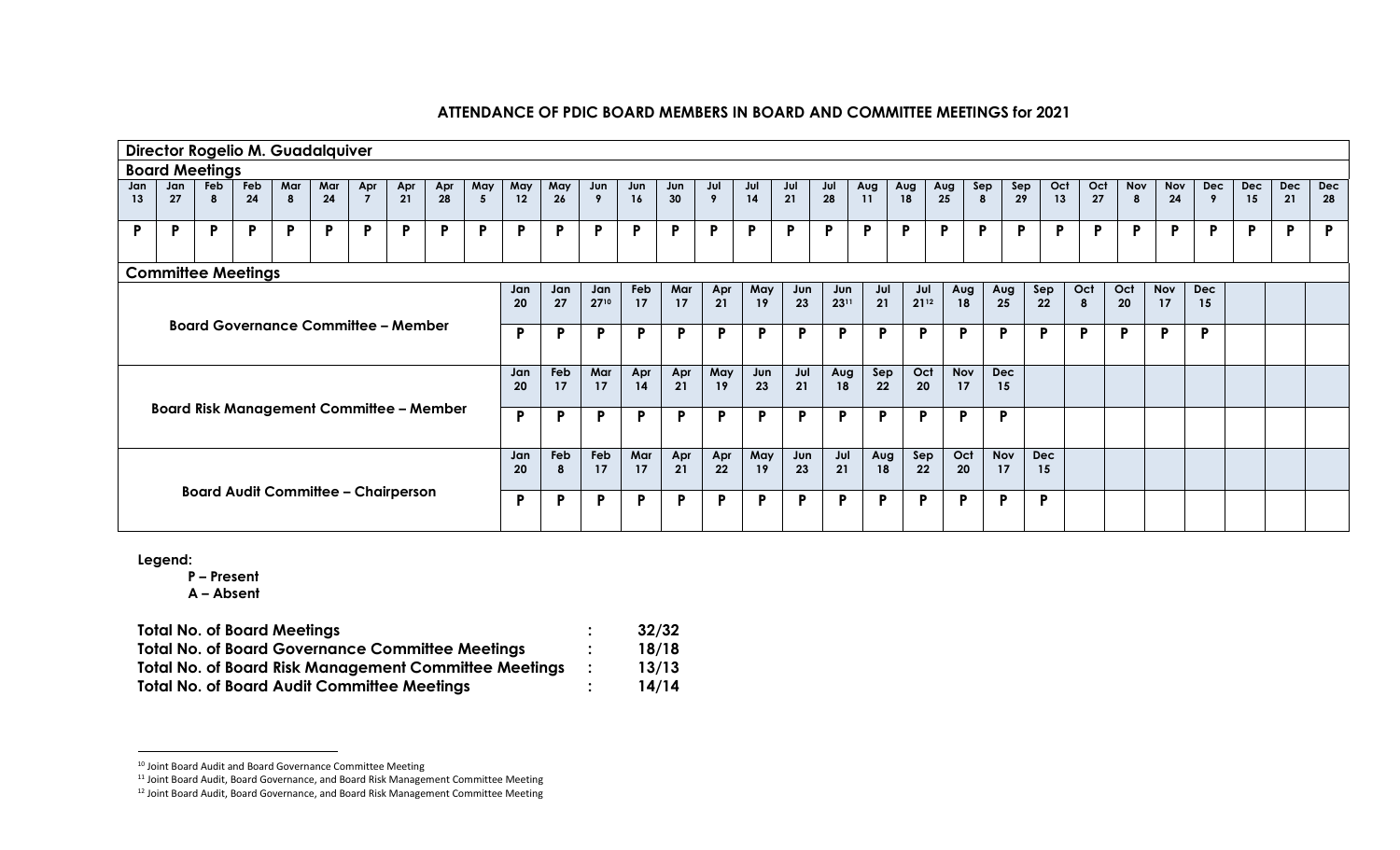| Director Eduardo M. Pangan                                                                                                                                                                                                                                           |                                       |          |           |          |           |                       |              |                                                 |              |           |                 |           |                  |           |              |              |           |           |           |           |                  |                  |                  |           |              |          |           |            |           |                  |                  |
|----------------------------------------------------------------------------------------------------------------------------------------------------------------------------------------------------------------------------------------------------------------------|---------------------------------------|----------|-----------|----------|-----------|-----------------------|--------------|-------------------------------------------------|--------------|-----------|-----------------|-----------|------------------|-----------|--------------|--------------|-----------|-----------|-----------|-----------|------------------|------------------|------------------|-----------|--------------|----------|-----------|------------|-----------|------------------|------------------|
| <b>Board Meetings</b>                                                                                                                                                                                                                                                |                                       |          |           |          |           |                       |              |                                                 |              |           |                 |           |                  |           |              |              |           |           |           |           |                  |                  |                  |           |              |          |           |            |           |                  |                  |
| Jan<br>13                                                                                                                                                                                                                                                            | Jan<br>27                             | Feb<br>8 | Feb<br>24 | Mar<br>8 | Mar<br>24 | Apr<br>$\overline{7}$ | Apr<br>21    | Apr<br>28                                       | May<br>5     | May<br>12 | May<br>26       | Jun<br>9  | Jun<br><b>16</b> | Jun<br>30 | Jul<br>9     | Jul<br>14    | Jul<br>21 | Jul<br>28 | Aug<br>11 | Aug<br>18 | Aug<br>25        | Sep<br>8         | Sep<br>29        | Oct<br>13 | Oct<br>27    | Nov<br>8 | Nov<br>24 | Dec<br>- 9 | Dec<br>15 | <b>Dec</b><br>21 | <b>Dec</b><br>28 |
| P                                                                                                                                                                                                                                                                    | P                                     | P        | P         | P        | P         | P                     | $\mathsf{P}$ | D                                               | $\mathsf{P}$ | P         | Þ               | P         | P                | Þ         | P.           | $\mathsf{P}$ | D         | P         | P         | Þ         | P.               | P                | P                | P         | P            | P        | P         | P          | D         | P                | P                |
| <b>Committee Meetings</b>                                                                                                                                                                                                                                            |                                       |          |           |          |           |                       |              |                                                 |              |           |                 |           |                  |           |              |              |           |           |           |           |                  |                  |                  |           |              |          |           |            |           |                  |                  |
| Oct<br>Feb<br>Mar<br>Apr<br>Oct<br><b>Nov</b><br>May<br>Jul<br><b>Dec</b><br>Jun<br>Sep<br>Jan<br>Jan<br>Jan<br>Jul<br>Aug<br>Aug<br>Jun<br>21<br>2713<br>27<br>23<br>$21^{15}$<br>17<br>21<br>2314<br>18<br>20<br>17<br>25<br>22<br>20<br>17<br>19<br>8<br>15<br>P. |                                       |          |           |          |           |                       |              |                                                 |              |           |                 |           |                  |           |              |              |           |           |           |           |                  |                  |                  |           |              |          |           |            |           |                  |                  |
| <b>Board Governance Committee - Vice Chairperson</b>                                                                                                                                                                                                                 |                                       |          |           |          |           |                       |              |                                                 |              |           | D               | P         | P                | P         | $\mathbf{P}$ | P            | P         | P.        | P         | P         | P                | P                | P                |           | $\mathsf{P}$ | P        | P         | P          |           |                  |                  |
|                                                                                                                                                                                                                                                                      |                                       |          |           |          |           |                       |              |                                                 |              | Jan<br>20 | Feb<br>17       | Mar<br>17 | Apr<br>14        | Apr<br>21 | May<br>19    | Jun<br>23    | Jul<br>21 | Aug<br>18 | Sep<br>22 | Oct<br>20 | <b>Nov</b><br>17 | <b>Dec</b><br>15 |                  |           |              |          |           |            |           |                  |                  |
|                                                                                                                                                                                                                                                                      |                                       |          |           |          |           |                       |              | <b>Board Risk Management Committee - Member</b> |              | P         | D               | P         | P                | P         | P            | P            | P         | P.        | P         | P         | Þ                | P                |                  |           |              |          |           |            |           |                  |                  |
|                                                                                                                                                                                                                                                                      |                                       |          |           |          |           |                       |              |                                                 |              |           | <b>Feb</b><br>8 | Feb<br>17 | Mar<br>17        | Apr<br>21 | Apr<br>22    | May<br>19    | Jun<br>23 | Jul<br>21 | Aug<br>18 | Sep<br>22 | Oct<br>20        | <b>Nov</b><br>17 | <b>Dec</b><br>15 |           |              |          |           |            |           |                  |                  |
|                                                                                                                                                                                                                                                                      | <b>Board Audit Committee - Member</b> |          |           |          |           |                       |              |                                                 |              |           | D               | P         | P                | P         | P            | P            | P         | P         | P         | P         | P                | Þ                | P                |           |              |          |           |            |           |                  |                  |

**Legend:**

 $\overline{a}$ 

**P – Present**

| <b>Total No. of Board Meetings</b>                           |                | 32/32 |
|--------------------------------------------------------------|----------------|-------|
| <b>Total No. of Board Governance Committee Meetings</b>      | $\bullet$      | 18/18 |
| <b>Total No. of Board Risk Management Committee Meetings</b> | $\mathbb{R}^2$ | 13/13 |
| <b>Total No. of Board Audit Committee Meetings</b>           | ٠              | 14/14 |

<sup>13</sup> Joint Board Audit and Board Governance Committee Meeting

<sup>14</sup> Joint Board Audit, Board Governance, and Board Risk Management Committee Meeting

<sup>15</sup> Joint Board Audit, Board Governance, and Board Risk Management Committee Meeting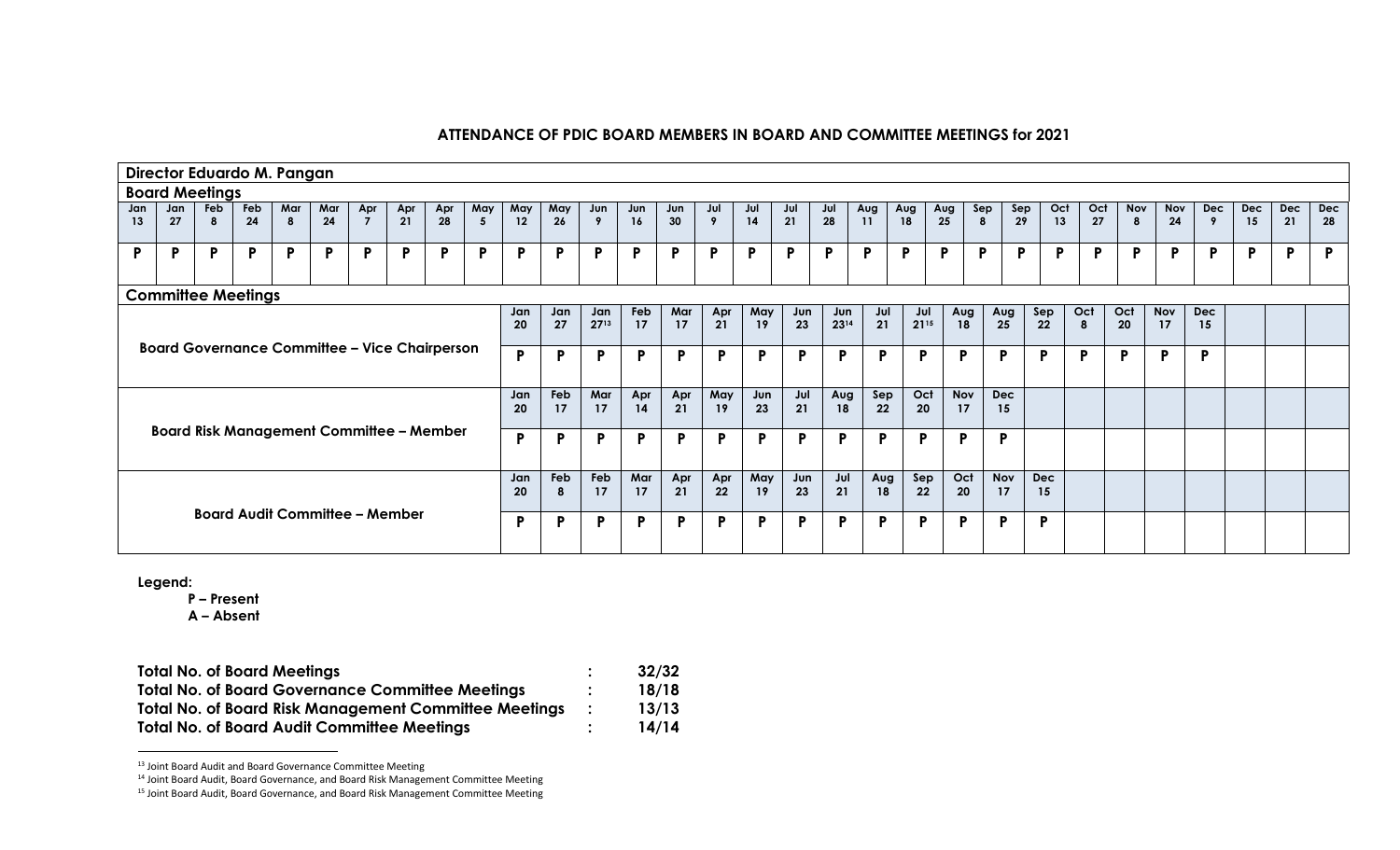|                                                                                                                                                                                                                                                    |                                            |                       |                           | Director Reynaldo F. Tansioco |     |                                          |     |     |     |     |     |                  |     |     |              |              |          |     |              |     |              |              |              |     |            |            |            |            |            |            |
|----------------------------------------------------------------------------------------------------------------------------------------------------------------------------------------------------------------------------------------------------|--------------------------------------------|-----------------------|---------------------------|-------------------------------|-----|------------------------------------------|-----|-----|-----|-----|-----|------------------|-----|-----|--------------|--------------|----------|-----|--------------|-----|--------------|--------------|--------------|-----|------------|------------|------------|------------|------------|------------|
|                                                                                                                                                                                                                                                    |                                            | <b>Board Meetings</b> |                           |                               |     |                                          |     |     |     |     |     |                  |     |     |              |              |          |     |              |     |              |              |              |     |            |            |            |            |            |            |
| Jan                                                                                                                                                                                                                                                | Jan                                        | Feb                   | Feb                       | Mar                           | Mar | Apr                                      | Apr | Apr | May | May | May | Jun              | Jun | Jun | Jul          | Jul          | Jul      | Jul | Aug          | Aug | Aug          | Sep<br>Sep   | Oct          | Oct | <b>Nov</b> | <b>Nov</b> | <b>Dec</b> | <b>Dec</b> | <b>Dec</b> | <b>Dec</b> |
| 13                                                                                                                                                                                                                                                 | 27                                         |                       | 24                        | 8                             | 24  | $\overline{z}$                           | 21  | 28  | 5   | 12  | 26  | $\boldsymbol{9}$ | 16  | 30  | 9            | 14           | 21       | 28  | 11           | 18  | 25           | 29<br>8      | 13           | 27  | -8         | 24         | 9          | 15         | 21         | 28         |
| P                                                                                                                                                                                                                                                  | $\mathbf{P}$                               | P.                    | P                         | P                             | P   | P                                        | P   | P   | P   | P   | P   | $\mathsf{P}$     | P   | P   | P            | $\mathsf{P}$ | <b>P</b> | P   | $\mathsf{P}$ | P   | P            | P<br>P       | P.           | P   | P          | P          | P          | P.         | P.         | P          |
|                                                                                                                                                                                                                                                    |                                            |                       | <b>Committee Meetings</b> |                               |     |                                          |     |     |     |     |     |                  |     |     |              |              |          |     |              |     |              |              |              |     |            |            |            |            |            |            |
| Feb<br>Mar<br>Apr<br>Jul<br>Oct<br>May<br>Sep<br>Oct<br>Nov<br><b>Dec</b><br>Jan<br>Jan<br>Aug<br>Aug<br>Jun<br>Jun<br>Jul<br>Jan<br>2716<br>23<br>21<br>2118<br>27<br>17<br>21<br>2317<br>18<br>25<br>22<br>17<br>17<br>19<br>20<br>20<br>8<br>15 |                                            |                       |                           |                               |     |                                          |     |     |     |     |     |                  |     |     |              |              |          |     |              |     |              |              |              |     |            |            |            |            |            |            |
|                                                                                                                                                                                                                                                    |                                            |                       |                           |                               |     |                                          |     |     |     |     |     |                  |     |     |              |              |          |     |              |     |              |              |              |     |            |            |            |            |            |            |
|                                                                                                                                                                                                                                                    |                                            |                       |                           |                               |     |                                          |     |     |     | P   |     | P                | P   | P   | $\mathsf{P}$ | P            | P        | P   | P            | Þ   | $\mathsf{P}$ | $\mathsf{P}$ | $\mathsf{P}$ | P   | P          | P          | Þ          |            |            |            |
|                                                                                                                                                                                                                                                    | <b>Board Governance Committee - Member</b> |                       |                           |                               |     |                                          |     |     |     |     |     |                  |     |     |              |              |          |     |              |     |              |              |              |     |            |            |            |            |            |            |
|                                                                                                                                                                                                                                                    |                                            |                       |                           |                               |     |                                          |     |     |     | Jan | Feb | Mar              | Apr | Apr | May          | Jun          | Jul      | Aug | Sep          | Oct | Nov          | <b>Dec</b>   |              |     |            |            |            |            |            |            |
|                                                                                                                                                                                                                                                    |                                            |                       |                           |                               |     |                                          |     |     |     | 20  | 17  | 17               | 14  | 21  | 19           | 23           | 21       | 18  | 22           | 20  | 17           | 15           |              |     |            |            |            |            |            |            |
|                                                                                                                                                                                                                                                    |                                            |                       |                           |                               |     | <b>Board Risk Management Committee -</b> |     |     |     | P   | D   | P                | A   | P   | P            | P            | P        | P   | P            | D   | P            | P            |              |     |            |            |            |            |            |            |
|                                                                                                                                                                                                                                                    |                                            |                       |                           | <b>Vice Chairperson</b>       |     |                                          |     |     |     |     |     |                  |     |     |              |              |          |     |              |     |              |              |              |     |            |            |            |            |            |            |
|                                                                                                                                                                                                                                                    |                                            |                       |                           |                               |     |                                          |     |     |     | Jan | Feb | Feb              | Mar | Apr | Apr          | May          | Jun      | Jul | Aug          | Sep | Oct          | <b>Nov</b>   | <b>Dec</b>   |     |            |            |            |            |            |            |
|                                                                                                                                                                                                                                                    |                                            |                       |                           |                               |     |                                          |     |     |     | 20  |     | 17               | 17  | 21  | 22           | 19           | 23       | 21  | 18           | 22  | 20           | 17           | 15           |     |            |            |            |            |            |            |
| <b>Board Audit Committee - Vice Chairperson</b>                                                                                                                                                                                                    |                                            |                       |                           |                               |     |                                          |     |     |     | P   |     | P                | P   | P   | P            | P            | P        | P   | P            | Þ   | P            | P            | P            |     |            |            |            |            |            |            |
|                                                                                                                                                                                                                                                    |                                            |                       |                           |                               |     |                                          |     |     |     |     |     |                  |     |     |              |              |          |     |              |     |              |              |              |     |            |            |            |            |            |            |

**Legend:**

 $\overline{a}$ 

**P – Present**

| <b>Total No. of Board Meetings</b>                           | 32/32 |
|--------------------------------------------------------------|-------|
| <b>Total No. of Board Governance Committee Meetings</b>      | 18/18 |
| <b>Total No. of Board Risk Management Committee Meetings</b> | 12/13 |
| <b>Total No. of Board Audit Committee Meetings</b>           | 14/14 |

<sup>16</sup> Joint Board Audit and Board Governance Committee Meeting

<sup>17</sup> Joint Board Audit, Board Governance, and Board Risk Management Committee Meeting

<sup>18</sup> Joint Board Audit, Board Governance, and Board Risk Management Committee Meeting